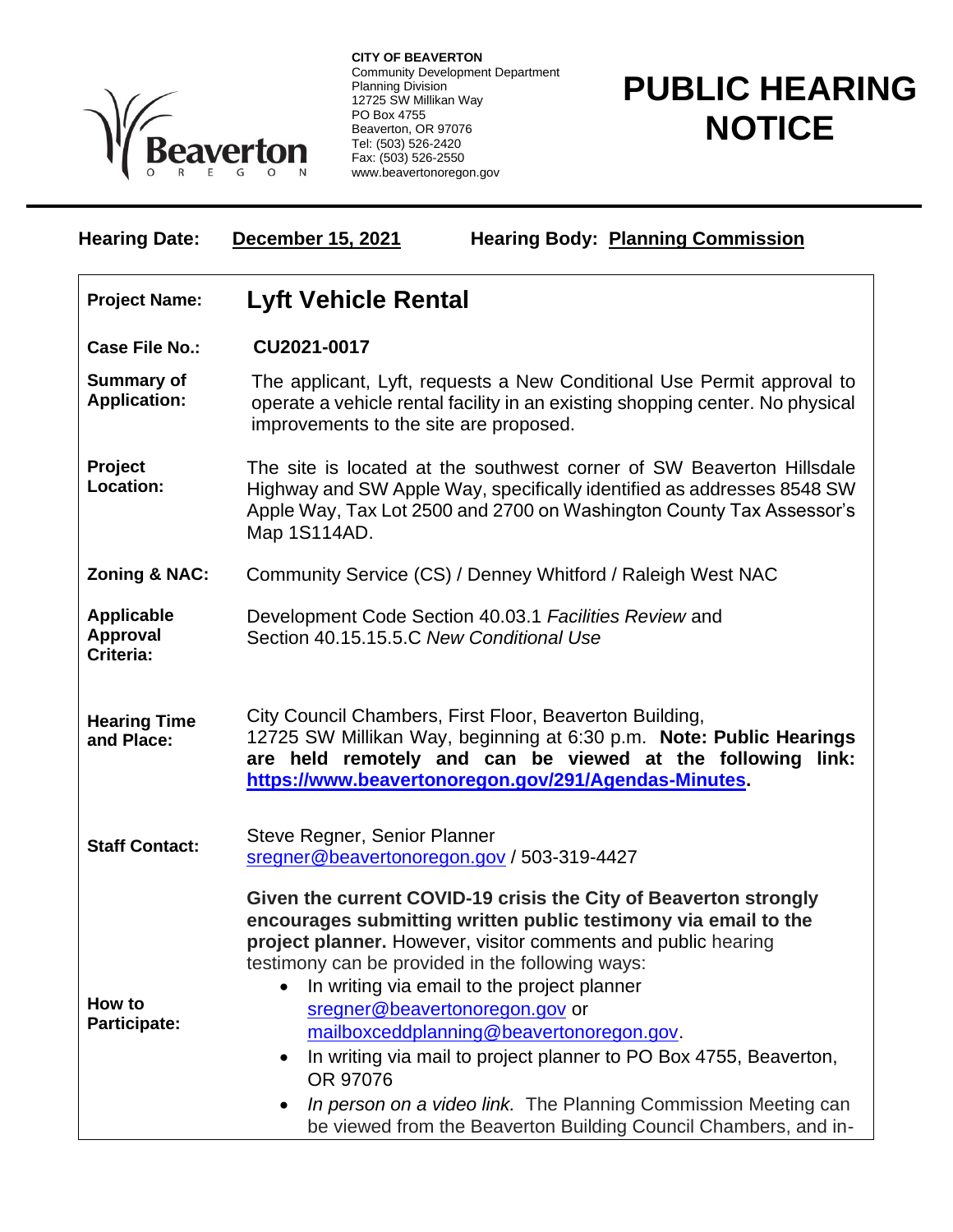person public hearing testimony may be provided on a computer set up in the Beaverton Building.

• *Join Zoom webinar conference via phone or computer. Meeting ID and password, as well as the meeting link, can be found at*  [https://www.beavertonoregon.gov/291/Agendas-Minutes.](https://www.beavertonoregon.gov/291/Agendas-Minutes)

*NOTE: The City of Beaverton has declared a State of Emergency due to COVID-19 and the Community Development Division is closed to the public until further notice. The Community Development Department is evaluating temporary changes to processes and procedures to respond appropriately to the COVID-19 State of Emergency, and is committed to ensuring that the land use review process continues to fulfill the requirements of state and local law while protecting the health and wellbeing of the community.*

During this State of Emergency, staff strongly encourages you to submit any testimony comments or questions via email to the Project Planner. Pursuant to Section 50.83 of the Beaverton Development Code, written comments or exhibits submitted prior to the hearing to be submitted by staff at the hearing must be received by the City Recorder no later than 4:30 p.m. on the day of the scheduled hearing. Mailed written comments to the Commission should be sent to the attention of Steve Regner, Planning Division, PO Box 4755, Beaverton, OR 97076. To be made a part of the staff report, correspondence needs to be received by **December 3, 2021**. All written testimony provided prior to the meeting will be provided to Planning Commission prior to their decision. Please reference the Case File Number and Project Name in your written comments. Comments may also be provided via email to [sregner@beavertonoregon.gov.](mailto:sregner@beavertonoregon.gov)

Staff strongly encourages you to participate in the public process by reviewing documents online and viewing the public meeting at [https://www.beavertonoregon.gov/291/Agendas-Minutes.](https://www.beavertonoregon.gov/291/Agendas-Minutes) If you do not have the technology to view documents, watch, or participate in the meeting, please contact the project planner for additional support.

The Planning Commission shall conduct hearings in accordance with adopted rules of procedure and shall make a decision on the development application after the hearing closes. Failure to raise an issue in a hearing, by testifying in person or by letter, or failure to provide statements or evidence with sufficient specificity to afford the decision making authority an opportunity to respond to such issue, precludes appeal to the Land Use Board of Appeals on the issue.

## **Facilities Review Committee Meeting Day: November 24, 2021**

The Facilities Review Committee is not a decision making body, but advises the Director and Planning Commission on a project's conformity to the technical criteria specified in Section 40.03.1 of the Beaverton Development Code. The Director will include the Committee's recommendation in the staff report to the decision making authority. The Facilities Review Committee meeting is open to the public, but is not intended for public testimony.

A copy of the pre-application conference notes, neighborhood meeting information, and all other documents and evidence submitted by or on behalf of the applicant, and applicable review criteria, are available for inspection by contacting the project planner sregner@beavertonoregon.gov. A copy of the staff report will be available for inspection at no cost at least seven (7) calendar days before the hearing. A copy of any or all materials will be provided at reasonable cost. A copy of the staff report may also be viewed online at: [www.beavertonoregon.gov/DevelopmentProjects](http://www.beavertonoregon.gov/DevelopmentProjects)

*Accessibility information: This information can be made available in large print or audio tape upon request. Assistive listening devices, sign language interpreters, or qualified bilingual interpreters can be made available at any public meeting or program with 72 hours advance notice. To request these services, contact Steve Regner by calling 711 503-319-4427 or email [sregner@beavertonoregon.gov.](mailto:sregner@beavertonoregon.gov)*